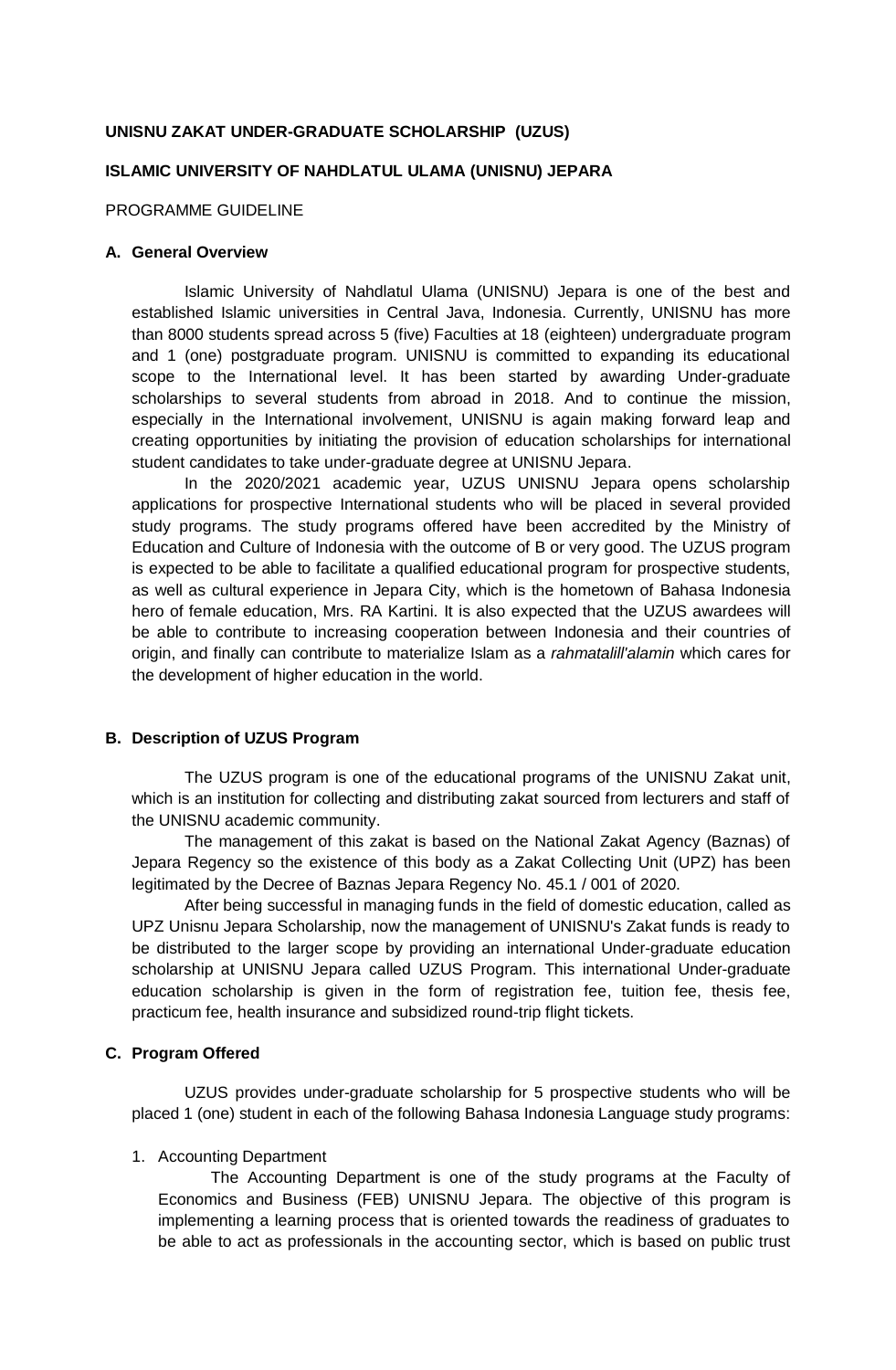and fulfills the needs of stakeholders and improves the quality of life based on Bahasa Indonesia values. The graduate degree of the Accounting Study Program is a Bachelor of Accounting (S.Ak).

### 2. Islamic Economics Department

The Islamic Economics Department is one of the study programs in the Faculty of Economics and Business (FEB) UNISNU Jepara. This study program focuses on producing Islamic economists who are reliable, proficient, and have good morals following Islamic ethics, values, traditions, and character as well as following the scientific tradition of Islamic boarding schools, namely those who take the Ahlusunnah Wal Jamaah (sunni) An-nahdliyah. The output of the Islamic Economics Study Program is Researchers in Islamic Economics and Islamic Entrepreneurs. The graduate degree of the Islamic Economics Study Program is a Bachelor of Economics (S.E).

## 3. Civil Engineering Department

The Civil Engineering Department is one of study programs at the Faculty of Science and Technology (FST) UNISNU Jepara. This study program prepares graduates who are reliable, competent, ethical and have an *ahlusunnah waljamaah* personality as well as professionals in the fields of structure, hydraulics, and transportation. The graduate degree of the Civil Engineering department is a Bachelor of Engineering (S.T). For the further access please visit the following link <https://sipil.unisnu.ac.id/>

## 4. Electrical Engineering Department

The Electrical Engineering Department is one of the study programs at Faculty of Science and Technology (FST) UNISNU Jepara. This study program has a mission to graduate scholars who are proficient in electronics and prepare graduates who are reliable and competent in the field of electrical sciences. The graduate degree of the Electrical Engineering Study Program is a Bachelor of Engineering (S.T). For the further access please visit the following link<https://elektro.unisnu.ac.id/>

## 5. Islamic Banking Department

The Islamic Banking Department is one of the study programs at the Faculty of Sharia and Law (FSH) UNISNU Jepara. This study program has a mission to graduate reliable practitioners who understand and appreciate the messages of Islamic teachings in the banking sector. The Islamic Banking Department has a vision to become a center of scientific development and expertise in producing professional and superior Islamic banking human resources in the field of Islamic financial technology based on the Islamic *Ahlusunnah wal jama'ah an nahdliyah*. A graduate degree of the Islamic Banking Study Program is Bachelor of Economics (S.E).

UZUS Scholarship is awarded for a maximum of 8 semesters. This scholarship will be evaluated annually and can be terminated if the awardees do not show good academic performance.

## **D. Scholarship Coverage and Duration**

UZUS Awardees will receive:

- 1. Subsidized round-trip flight tickets to Ahmad Yani International Airport in Semarang at the maximum funding IDR 3,000,000.00.
- 2. Registration fee.
- 3. Tuition fees for a maximum of 8 semesters.
- 4. Practicum fees for 8 semesters.
- 5. Thesis examination fees.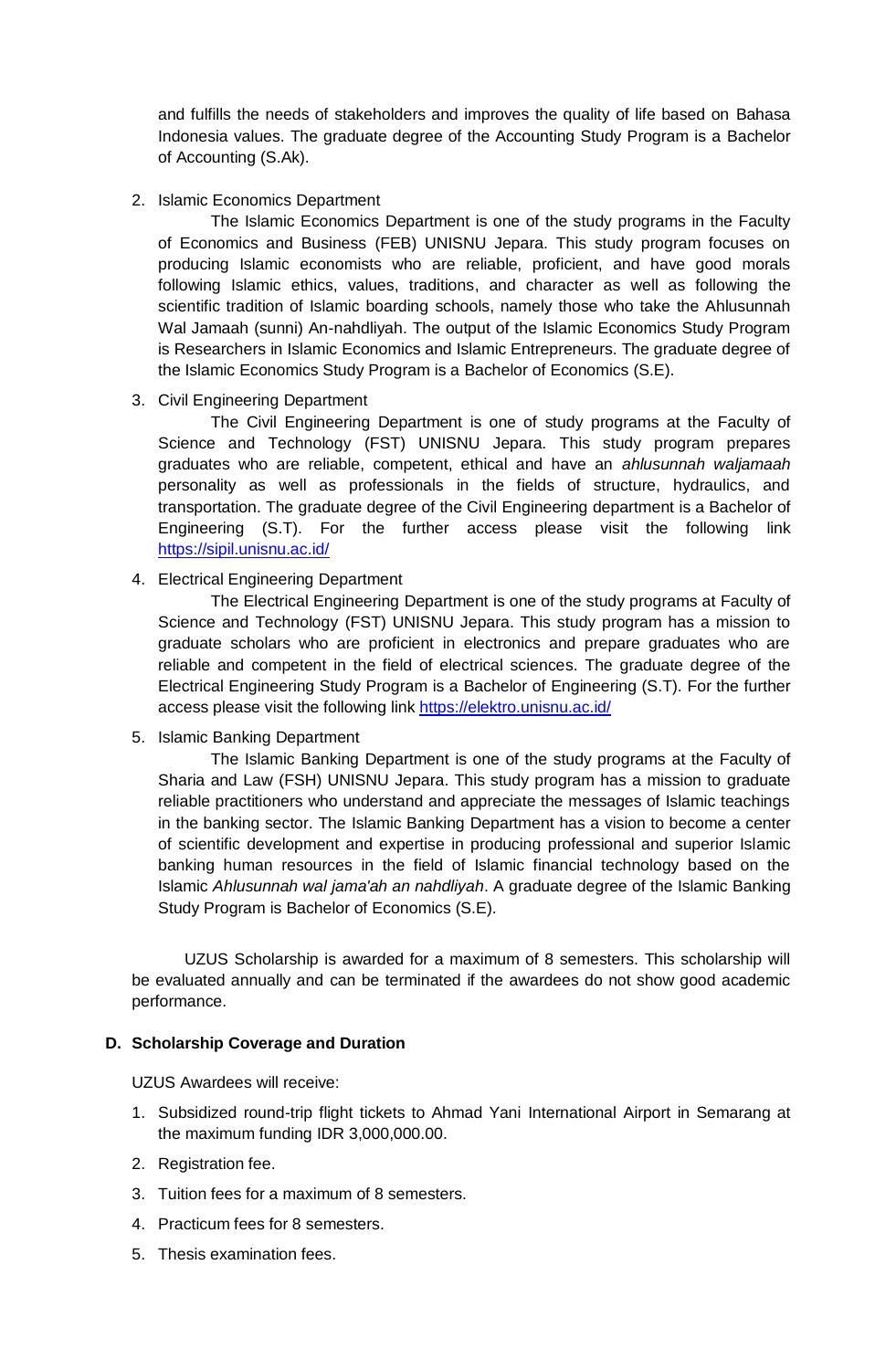- 6. BPJS Health insurance Second  $(2^{nd})$  Class for 8 semesters.
- 7. Assistantship in processing extension of residence permit / immigration visa. Meanwhile, the cost of the student Visa is borne by the students.

Based on Government Regulation Number 45 of 2014 concerning Types and Rates of Non-Tax State Revenues Applicable in the Ministry of Law and Human Rights of Indonesia:

| <b>No</b>      | Penerimaan Negara Bukan Pajak (PNBP)        | Unit     | Fee (Rp)       | $USD($ \$)  |
|----------------|---------------------------------------------|----------|----------------|-------------|
|                | Non-tax state revenue                       |          |                | (Rp 14.080) |
| $\mathbf{1}$   | Izin Tinggal Kunjungan (ITK)                |          |                |             |
|                | <b>Visit Stay Permit</b>                    |          |                |             |
|                | Visit Stay Permit 30 Days                   | 1 Person | Rp 500.000,-   | \$36        |
|                | Extension ITK 30 Days                       | 1 Person | Rp 500.000,-   | \$36        |
|                | Extension ITK 60 Days                       | 1 Person | Rp 750.000,-   | \$53        |
| $\overline{2}$ | Izin Tinggal Terbatas (ITAS)                |          |                |             |
|                | <b>Limited Stay Permit</b>                  |          |                |             |
|                | Upon Arrival 6 Months                       | 1 Person | Rp 750.000,-   | \$53        |
|                | Validity Period (six) month                 | 1 Person | Rp 1.600.000,- | \$114       |
|                | Validity Period 1 year                      | 1 Person | Rp 2.500.000,- | \$178       |
|                | Validity Period 2 years                     | 1 Person | Rp 3.750.000,- | \$266       |
|                | <b>Limited Stay Permit (ITAS) extention</b> |          |                |             |
|                | Validity Period 6 (enam) month              | 1 Person | Rp 1.600.000,- | \$114       |
|                | Validity Period 1 (satu) year               | 1 Person | Rp 2.500.000,- | \$178       |
|                | Validity Period 2 (dua) years               | 1 Person | Rp 3.750.000,- | \$266       |
| 3              | <b>Expense Cost</b>                         |          |                |             |
|                | Overstay no more than 60 days               | 1 Person | Rp 1.000.000,- | \$71        |

Normally, students who already have a Visit Stay Permit (ITK) Visa and have arrived in Indonesia will extend the ITK Visa twice, then the stay permit continued to the Limited Stay Permit (ITAS) Visa for 1 year or 2 years. For the more detail Visa fees information can be seen at the following link: <https://www.imigration.go.id/info/tarif-pnbp>

8. Scholarships will be terminated if students have finished their studies, fail to meet the minimum value per semester, and exceed the study period limit.

# **E. Eligibility**

- a. Not an Indonesian passport holder;
- b. Have finished secondary school;
- c. Under 20 years old at the time of registration;
- d. A Sunni Muslim;
- e. Mastering English or Bahasa Indonesia Language, or have a strong desire to learn Bahasa Indonesia. Being able to speak Bahasa Indonesia is preferred;
- f. Willing comply the Bahasa Indonesia laws and regulations, university regulations, norms and values in the society;
- g. Having academic or non-academic achievements;
- h. Having good behaviour.

## **F. Application Documents**

- a. Scan of passport, required not less than 1 year of validity;
- b. Color and passport-sized photo (formal);
- c. Latest academic transcript and certificate;
- d. Scan of birth certificate *(has been translated in English or Bahasa Indonesia).*
- e. Scan of Identity Card/Citizen Card (KTP) (if any)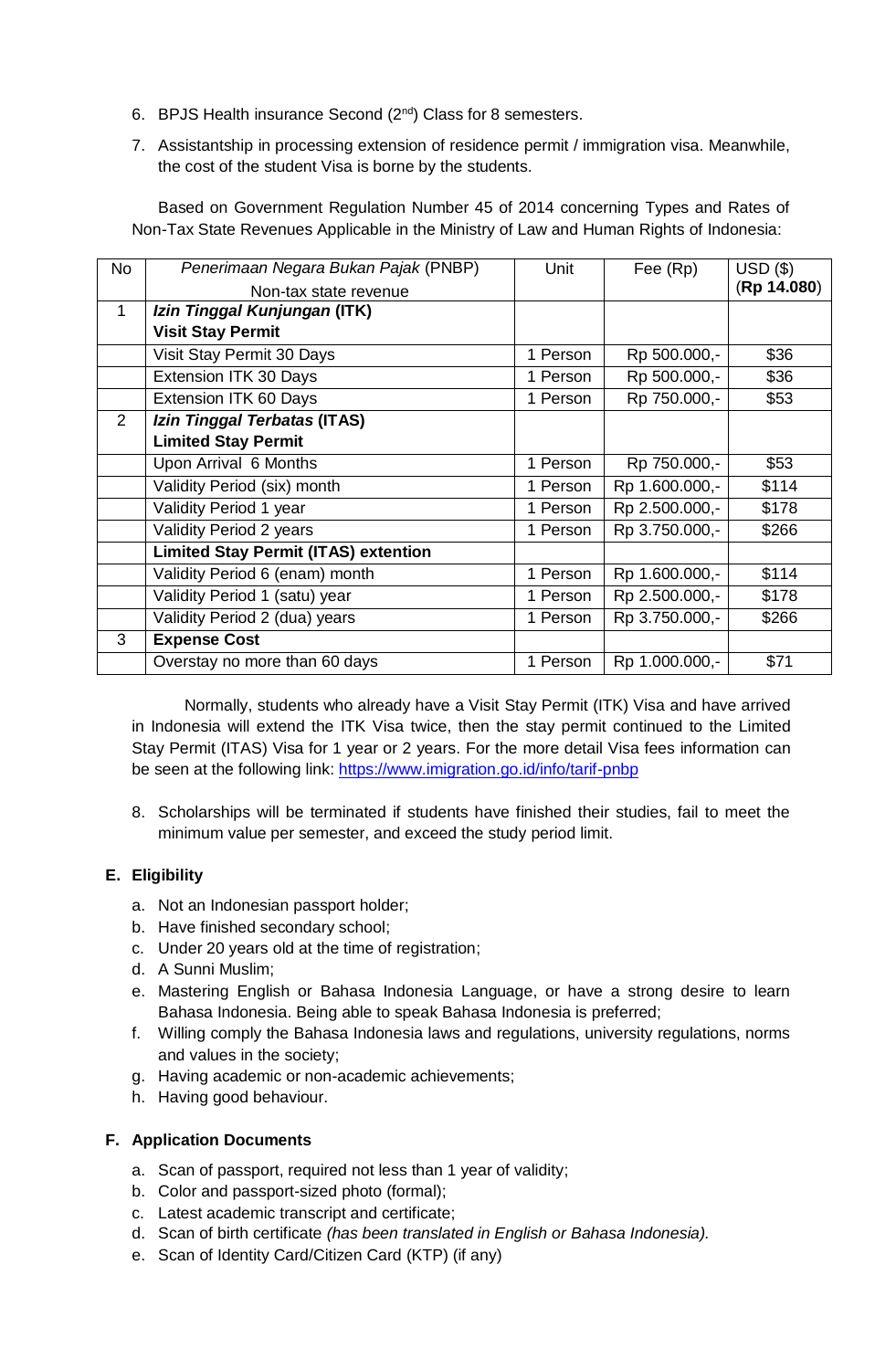- f. Scan of family Card (KK) *(has been translated in English or Bahasa Indonesia).*
- g. English proficiency (TOEFL/IELTS) or having Bahasa Indonesia language proficiency certificate will be a plus value for the applicants.
- h. Letter of recommendation from secondary school *(in English or Bahasa Indonesia).*
- i. Motivation letter *(in English or Bahasa Indonesia)*

# **G. How to Apply**

1. Prospective students register by filling in the registration form via the link [https://s.id/UZUSProgram.](https://s.id/UZUSProgram)

Through this link, prospective students can simultaneously collect the required documents for registration as in point E above. The maximum size of the uploaded document is 1 MB.

- 2. After submitting the registration documents, UZUS Management will verify the documents and the first (stage 1) selection will be carried out.
- 3. After the document selection is carried out, prospective students who pass the selection stage 1, will be contacted to take part in the second selection. It is interview via Skype / Zoom / WhatsApp.
- 4. The scholarships announcement will be via email notification. Students who pass the whole selection will receive a Letter of acceptance from UNISNU at the same time.
- 5. UZUS management will contact students who have been notified to soon apply for student Visa. Students will come to Indonesia with a Visit Stay Permit (ITK) Visa which has been applied by students prior to departure, then the visa will be extended while the students has arrived to Indonesia by the assistance from UZUS Management. The visa fee will be borne by the student personally. **This scholarship does not include Vitas fees.**
- 6. UNISNU will pick up all the students at Semarang Airport (SRG) according to a predetermined arrival schedule arranged by UZUS.
- 7. UZUS Scholarship Timeline:

| <b>No</b>      | Agenda                                     | <b>Time</b>             | <b>Note</b>                                                     |
|----------------|--------------------------------------------|-------------------------|-----------------------------------------------------------------|
| 1              | <b>Opening Application</b>                 | 1 March - 30 April 2021 | Link Application:<br>https://s.id/UZUSProgram<br>Max size 1 MB. |
| $\overline{2}$ | <b>Document Selection</b>                  | 1 March - 30 April 2021 | Selection stage 1                                               |
| 3              | Interview Selection                        | $1 - 7$ May 2021        | Selection stage 2                                               |
| 4              | Announcement of<br>selection               | 14 May 2021             | Through Students' E-mail                                        |
| 5              | Visa Application                           | 14 May - 31 June 2021   | By prospective students                                         |
| 6              | <b>Time Arrival</b>                        | <b>July 2021</b>        | Pick up at Ahmad Yani<br><b>Semarang Airport</b>                |
| 7              | <b>BIPA</b> (Bahasa<br>Indonesia Training) | July- August 2021       | at UNISNU Jepara                                                |

## **H. Responsibility of UZUS Awardee**

1) Comply the Bahasa Indonesia laws and regulations, university regulations, and other related regulations;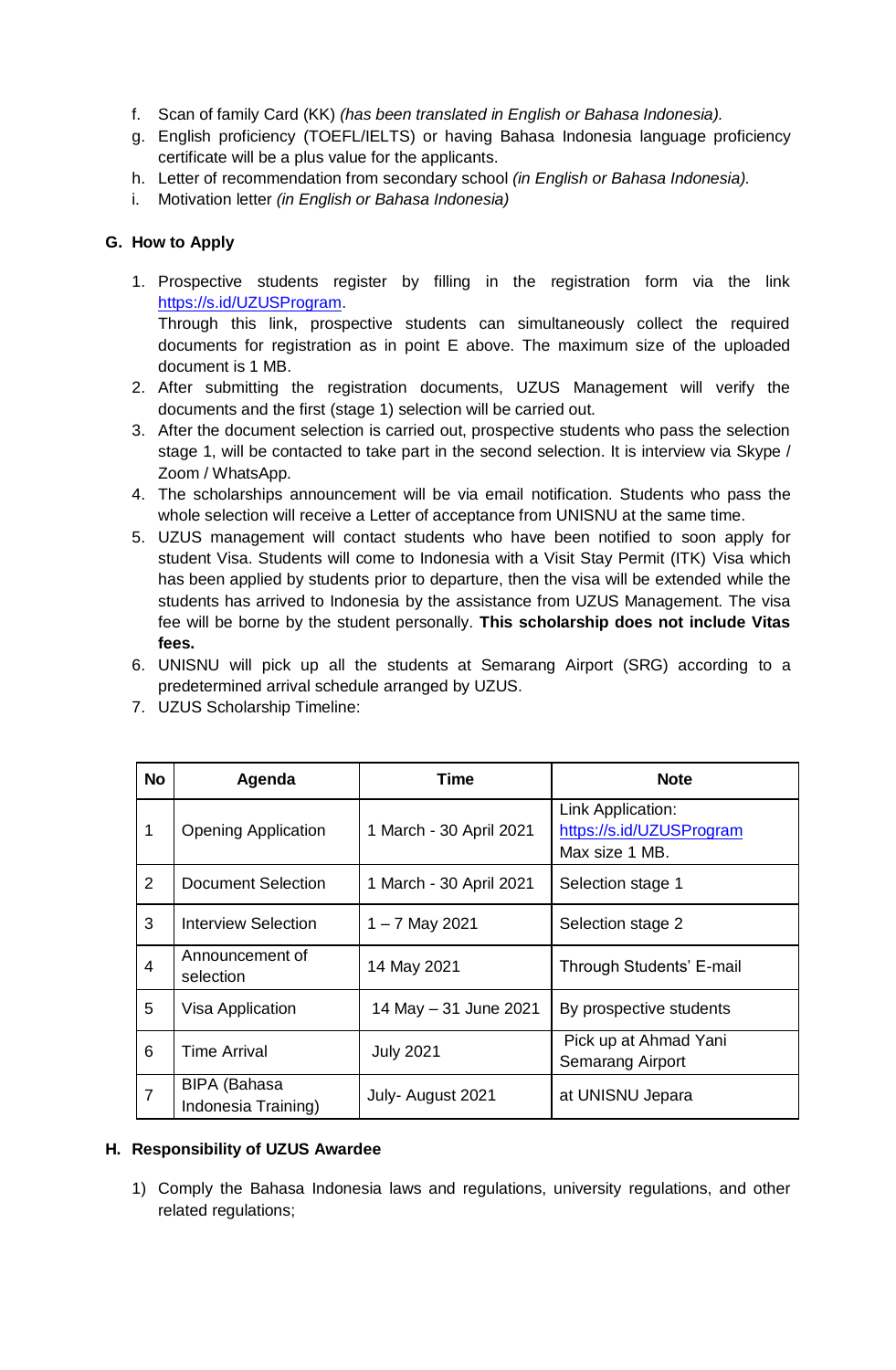- 2) Build a good relationship with UZUS scholarship Management and respect the norms and values in the society;
- 3) Actively involved in periodic academic instruction scheduled by UZUS and other related academic activities in a series of programs to support the efforts of UZUS students to successfully complete their studies;
- 4) Be punctual and focused on passing all the courses offered in their program to improve academic results. UZUS management will conduct periodic assessments on each academic performance of UZUS awardees to evaluate their eligibility to continue the program;
- 5) Willing to take part in academic and non-academic activities organized by UNISNU Jepara.

## **I. Returning to the Origin Country**

UZUS Management will provide economy class airplane tickets for students who will return to their home country at the condition that they **"return home after the program is finished".** UZUS students must return to their home country no later than 30 days after completing their program / after graduation. The Return Ticket will be ordered by UZUS Management. After ordering tickets, students must apply for an Exit Permit Only (EPO), therefore students must submit their passports to the Office of International Affairs at least 2 weeks before returning home. Students who wish to return home without EPO are not eligible for tickets from this scholarship.

## **J. Resigning Policy**

Canceling all courses or withdrawing from the UZUS Scholarship program, students are required to pay back the financial assistance they have received, including costs incurred by UZUS. If a student is considering withdrawing from the UZUS Scholarship program, the student should contact UZUS Management at the UNISNU Office of International affairs to find out the financial assistance implications specific to the situation.

### **K. Other rules and restrictions**

- 1) UZUS students are prohibited from committing serious crimes;
- 2) UZUS students must comply with Bahasa Indonesia Laws and Regulations;
- 3) UZUS students may not work or do business while implementing the program. If this violation is found, it will have implications for the cancellation of the scholarship.
- 4) UZUS students must comply with university rules and regulations;
- 5) UZUS students are prohibited from driving motor cycle/car while in Indonesia without an official driving license. Any injuries caused by reckless driving or accidents will not be covered by the UZUS scholarship.
- 6) After being accepted by one study program / faculty, it is prohibited to move to another study program / faculty.

### **L. Lives in Jepara**

Islamic University of Nahdlatul Ulama (UNISNU) Jepara is located at Jalan Taman Siswa No. 09 Tahunan Village, Jepara Regency 59427, Central Java, Indonesia. Jepara Regency is located on the north coast of Java island, north-east of Semarang, not far from Mount Muria. Jepara is known as the City of Javanese Art and the birthplace of Raden Ajeng Kartini, a pioneer of women's rights and education in Indonesia. Jepara has a population around 1.2 million, with nearly 97% of the population being Muslims.